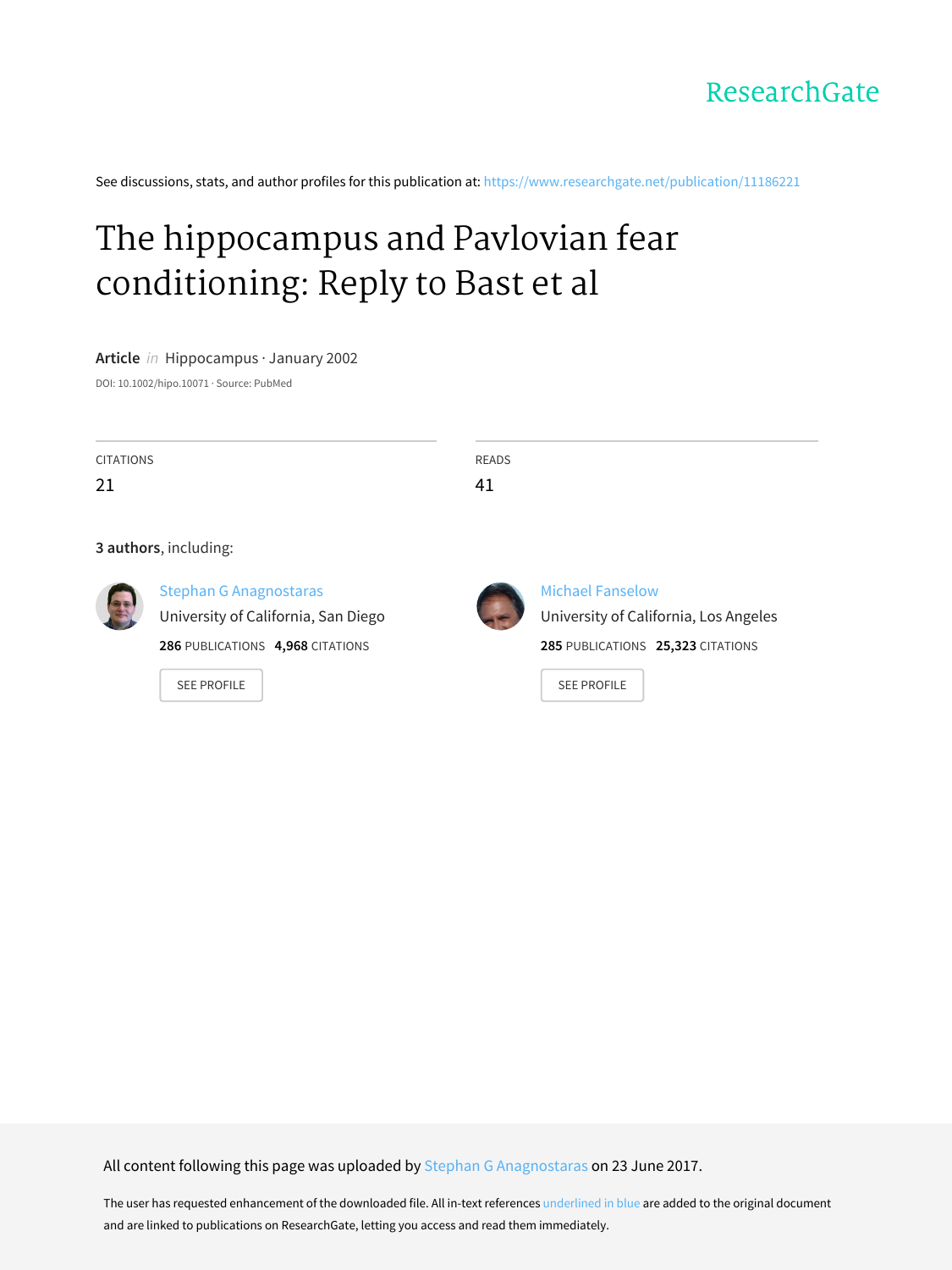## The Hippocampus and Pavlovian Fear Conditioning: Reply to Bast et al.

## Stephan G. [Anagnostaras](https://www.researchgate.net/profile/Stephan_Anagnostaras?el=1_x_100&enrichId=rgreq-ecf01c2f8ce868253bb04695d261f469-XXX&enrichSource=Y292ZXJQYWdlOzExMTg2MjIxO0FTOjEwMTk5MzI3NjI0ODA2NEAxNDAxMzI4NTAwMTUy),<sup>1</sup> Greg D. Gale,<sup>2</sup> and Michael S. [Fanselow](https://www.researchgate.net/profile/Michael_Fanselow?el=1_x_100&enrichId=rgreq-ecf01c2f8ce868253bb04695d261f469-XXX&enrichSource=Y292ZXJQYWdlOzExMTg2MjIxO0FTOjEwMTk5MzI3NjI0ODA2NEAxNDAxMzI4NTAwMTUy)<sup>2</sup>

1 *Department of Psychology and Center for Behavioral Neuroscience, Emory University, Atlanta, Georgia* 2 *Department of Psychology and Brain Research Institute, University of California, Los Angeles, California*

In a recent article that appeared in *Hippocampus*, we reviewed findings supporting a mnemonic role for the dorsal hippocampus (DH) in Pavlovian (contextual and tone) fear conditioning (Anagnostaras et al., 2001). We also detailed a view that has emerged over the years from this work that suggests that the hippocampus plays a highly selective role in the acquisition and temporary storage of contextual representations, as opposed to a role in conditional stimulus–unconditional stimulus (CS–US) associations or in permanent storage for which the amygdala has been heavily implicated (Kim and Fanselow, 1992; Phillips and LeDoux, 1992; Young et al., 1994; Maren and Fanselow, 1996; Maren et al., 1996,1997, 1998; Anagnostaras et al., 1999). Because the evidence that DH lesions produce a temporally graded retrograde amnesia selective for contextual fear that accords well with declarative memory deficits in amnesic humans, we have further argued this may be a good model system with which to study the transformation of memory from a hippocampus-dependent to a hippocampus-independent (cortical) state (i.e., consolidation) (Scoville and Milner, 1957; Squire, 1992; Squire and Alvarez, 1995; Hodges and Graham, 1998; Squire et al., 2001; Murre et al., 2001; Frankland et al., 2001).

In a letter to *Hippocampus* regarding our recent article, Bast et al. (2001b) expand on our review to discuss their recent data (and the data of others), focusing in particular on findings from lesions of the ventral hippocampus (VH) and discussing how these are problematic for the view we presented. Although a specific hypothesis on therole of the VH in fear conditioning has not yet been formulated, several interesting findings were reviewed, emphasizing, in particular, the effects of complete or VH lesions on both tone fear conditioning and on remotely acquired fear (e.g.,Mumby et al., 1999; Sutherland et al., 2001). These findings are in contrast to DH lesions, in which a severe and selective deficit for recently acquired contextual fear, but not for tone or remotely acquired fear, is typically found (Kim and Fanselow, 1992; Phillips and LeDoux, 1992; Maren et al., 1997; Anagnostaras et al., 1999). In this reply, we address and expand on some of the issues raised by Bast et al. (2001b). Although this can help clarify where agreements lie in some of the empirical findings, we feel there is not yet enough experimental evidence to offer a specific role for the VH in fear conditioning, and it is not yet clear whether these findings challenge the views offered in our review. However, we agree that, as the interface between the DH and amygdala,

future work in the area of VH will be essential to our understanding of the neural circuits involved in contextual fear conditioning:

*1. Complete, excitotoxic hippocampal lesions abolish Pavlovian conditioned freezing.* It is evident from several studies that complete hippocampal lesions, which in rat memory studies have only been done with excitoxins, produce a nonselective and nonspecific deficit in contextual and tone fear conditioning, for both recent and remote fear. In several studies using kainite-colchicine lesions of the hippocampus in Sutherland's laboratory, the findings indicate substantial impairments in remote and recent fear, as well as similar deficits in other tasks such as the hidden-platform Morris water maze (Weisend et al., 1996; [Sutherland](https://www.researchgate.net/publication/12070618_Retrograde_amnesia_after_hippocampal_damage_Recent_vs_remote_memories_in_two_tasks?el=1_x_8&enrichId=rgreq-ecf01c2f8ce868253bb04695d261f469-XXX&enrichSource=Y292ZXJQYWdlOzExMTg2MjIxO0FTOjEwMTk5MzI3NjI0ODA2NEAxNDAxMzI4NTAwMTUy) et al., 2001). Indeed, in our own work, we have recently found that complete hippocampus lesions produced by ibotenic acid in the manner described by Jarrard [\(1989\)](https://www.researchgate.net/publication/20677788_On_the_use_of_ibotenic_acid_to_lesion_selectively_different_components_of_the_hippocampal_formation?el=1_x_8&enrichId=rgreq-ecf01c2f8ce868253bb04695d261f469-XXX&enrichSource=Y292ZXJQYWdlOzExMTg2MjIxO0FTOjEwMTk5MzI3NjI0ODA2NEAxNDAxMzI4NTAwMTUy) produce a severe temporally ungraded retrograde amnesia of both contextual and tone fear (Anagnostaras et al., 1998). Considering this kind of evidence, Nadel and Moscovitch (1997, 2001) have offered a view in which the hippocampus is permanently involved in memory storage, challenging considerable work on human amnesics, including that collected by Squire, which indicates a temporary role for the hippocampus in memory storage ([Knowlton](https://www.researchgate.net/publication/13649813_The_hippocampus_consolidation_and_on-line_memory?el=1_x_8&enrichId=rgreq-ecf01c2f8ce868253bb04695d261f469-XXX&enrichSource=Y292ZXJQYWdlOzExMTg2MjIxO0FTOjEwMTk5MzI3NjI0ODA2NEAxNDAxMzI4NTAwMTUy) and [Fanselow,](https://www.researchgate.net/publication/13649813_The_hippocampus_consolidation_and_on-line_memory?el=1_x_8&enrichId=rgreq-ecf01c2f8ce868253bb04695d261f469-XXX&enrichSource=Y292ZXJQYWdlOzExMTg2MjIxO0FTOjEwMTk5MzI3NjI0ODA2NEAxNDAxMzI4NTAwMTUy) 1998; Squire et al., 2001; [Murre](https://www.researchgate.net/publication/12047191_Semantic_dementia_Relevance_to_connectionist_models_of_long-term_memory?el=1_x_8&enrichId=rgreq-ecf01c2f8ce868253bb04695d261f469-XXX&enrichSource=Y292ZXJQYWdlOzExMTg2MjIxO0FTOjEwMTk5MzI3NjI0ODA2NEAxNDAxMzI4NTAwMTUy) et al., 2001). In the Nadel and Moscovitch account, multiple memory traces come to be formed over time as the result of rehearsal or retrieval, which allows this view to accommodate the immunity to partial hippocampal lesions that memory gains over time. Although there is little evidence to support directly the idea that multiple memory traces are formed within the hippocampus, the view is consistent with the empirical data from both rats and humans that retrograde amnesia is temporally graded after partial damage to the hippocampus. In addition at first glance, the finding that complete hippocampus lesions appear to produce a temporally ungraded amnesia is problematic for the Squire consolidation view (Nadel and Bohbot,

DOI 10.1002/hipo.10071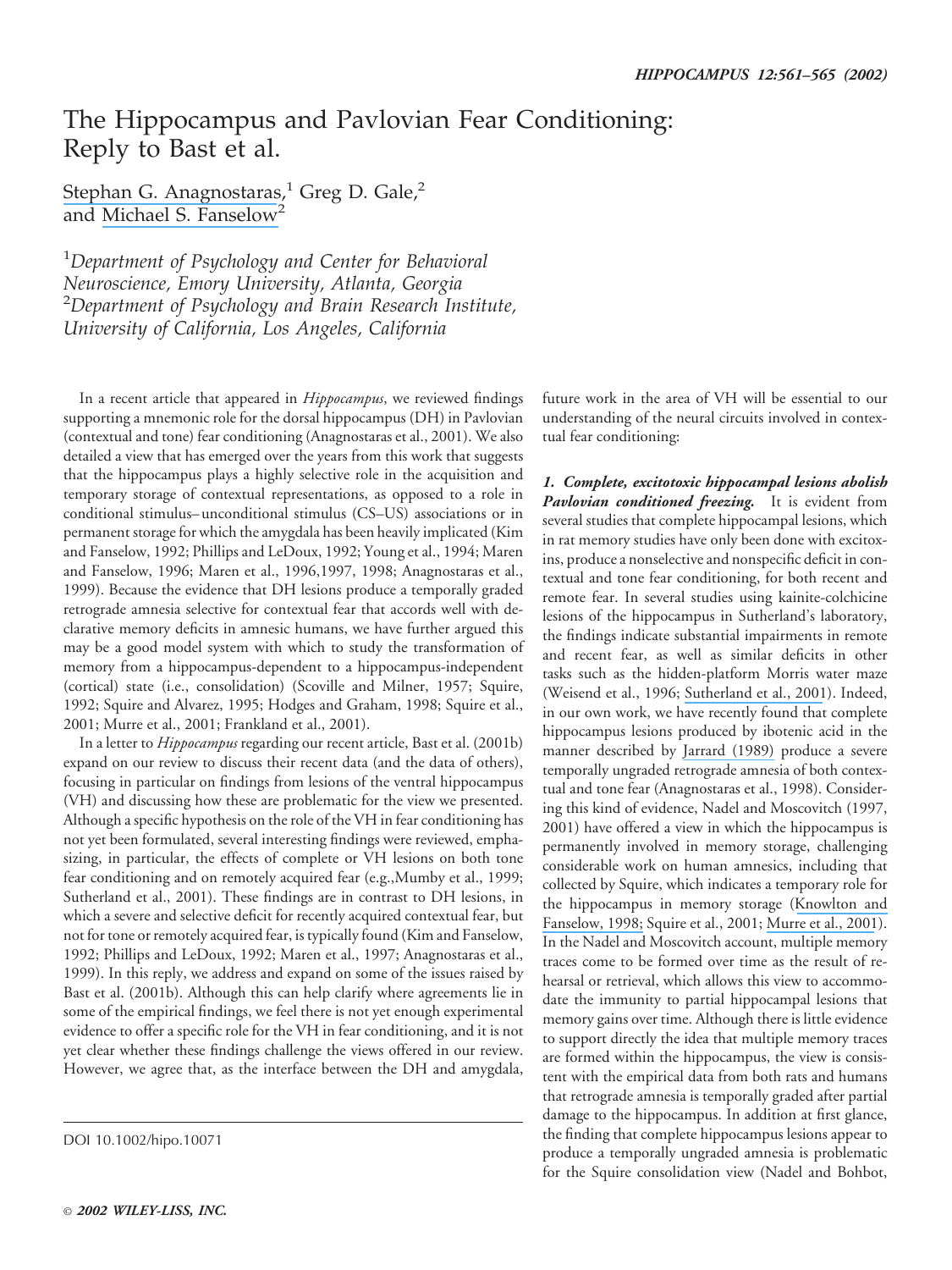2001). However, as we stated in our review, the lack of data on several fronts is problematic for the Nadel view. In the standard consolidation model, it is argued that memory is transferred from the hippocampus to the cortex. Indeed, there is an abundance of evidence that hippocampus damage produces impairments in recent memory while sparing remote memory, and recent evidence indicates that cortical impairments or damage can produce a reverse temporal gradient, impairing remote memory while sparing recent memory ([Hodges and Graham, 1998;](https://www.researchgate.net/publication/13535372_A_reversal_of_the_temporal_gradient_for_famous_person_knowledge_in_semantic_dementia_Implications_for_the_neural_organisation_of_long_term_memory?el=1_x_8&enrichId=rgreq-ecf01c2f8ce868253bb04695d261f469-XXX&enrichSource=Y292ZXJQYWdlOzExMTg2MjIxO0FTOjEwMTk5MzI3NjI0ODA2NEAxNDAxMzI4NTAwMTUy) [Graham, 1999;](https://www.researchgate.net/publication/12977127_Semantic_dementia_a_challenge_to_the_multiple-trace_theory?el=1_x_8&enrichId=rgreq-ecf01c2f8ce868253bb04695d261f469-XXX&enrichSource=Y292ZXJQYWdlOzExMTg2MjIxO0FTOjEwMTk5MzI3NjI0ODA2NEAxNDAxMzI4NTAwMTUy) [Frankland et al., 2001;](https://www.researchgate.net/publication/11981116_Alpha-CAMKII-dependent_plasticity_in_the_cortex_is_required_for_permanent_memory?el=1_x_8&enrichId=rgreq-ecf01c2f8ce868253bb04695d261f469-XXX&enrichSource=Y292ZXJQYWdlOzExMTg2MjIxO0FTOjEwMTk5MzI3NjI0ODA2NEAxNDAxMzI4NTAwMTUy) [Murre et al., 2001](https://www.researchgate.net/publication/12047191_Semantic_dementia_Relevance_to_connectionist_models_of_long-term_memory?el=1_x_8&enrichId=rgreq-ecf01c2f8ce868253bb04695d261f469-XXX&enrichSource=Y292ZXJQYWdlOzExMTg2MjIxO0FTOjEwMTk5MzI3NjI0ODA2NEAxNDAxMzI4NTAwMTUy)). Moreover, as we stated in our review ([Anagnostaras et al., 2001](https://www.researchgate.net/publication/289326100_Hippocampus_and_contextual_fear_conditioning_Recent_controversies_and_advances?el=1_x_8&enrichId=rgreq-ecf01c2f8ce868253bb04695d261f469-XXX&enrichSource=Y292ZXJQYWdlOzExMTg2MjIxO0FTOjEwMTk5MzI3NjI0ODA2NEAxNDAxMzI4NTAwMTUy)), several problems with studies using complete hippocampus lesions in rats suggest that the effects may in fact be expected from the Squire consolidation model. Specifically, we suggested that kainite-colchicine lesions produce distal damage to the cortex. A study of rats lesioned from the Sutherland laboratory indicated a 10% reduction in cortical volume ([Day et al., 1999](https://www.researchgate.net/publication/12728717_The_hippocampus_is_not_necessary_for_a_place_response_but_may_be_necessary_for_pliancy?el=1_x_8&enrichId=rgreq-ecf01c2f8ce868253bb04695d261f469-XXX&enrichSource=Y292ZXJQYWdlOzExMTg2MjIxO0FTOjEwMTk5MzI3NjI0ODA2NEAxNDAxMzI4NTAwMTUy)) and damage to the amygdala has also been shown after kainate injection into the hippocampus (Jarrard and Meldrum, 1990). Indeed, we have recently completed an extensive study in rats with complete and partial ibotenic acid lesions of the hippocampus in a within-subject design very similar to that used by [Anagnostaras et al. \(1999;](https://www.researchgate.net/publication/13367864_Temporally_Graded_Retrograde_Amnesia_of_Contextual_Fear_after_Hippocampal_Damage_in_Rats_Within-Subjects_Examination?el=1_x_8&enrichId=rgreq-ecf01c2f8ce868253bb04695d261f469-XXX&enrichSource=Y292ZXJQYWdlOzExMTg2MjIxO0FTOjEwMTk5MzI3NjI0ODA2NEAxNDAxMzI4NTAwMTUy) for preliminary data, see Anagnostaras et al., 1998). Although the full details of this study will be published elsewhere, we found (1) a severe loss of remote and recent context and tone fear after complete hippocampus lesions, similar to partial amygdala lesions; (2) substantial cortical damage after partial (dorsal) or complete ibotenic acid lesions directed at the hippocampus; (3) damage to the cortex as a better predictor of remote context and tone memory deficits than hippocampus damage; and (4) severe hyperactivity in rats with complete hippocampus lesions, with a limited ability to produce the freezing response. Indeed, the mnemonic impairments after complete hippocampus lesions very much resembled the effects produced by partial amygdala lesions.

*2. Evidence of distal damage and disruption of the cortex and amygdala is consistent with both the Squire consolidation model and the Nadel multiple memory trace model.* It is important to note that any lesions that produce distal damage in the cortex and amygdala are predicted to produce a remote and permanent memory impairment by the consolidation model. This is because that model assumes permanent memory is stored in cortex ([Squire and Alvarez,](https://www.researchgate.net/publication/15579451_Squire_L_R_Alvarez_P_Retrograde_amnesia_and_memory_consolidation_a_neurobiological_perspective_Curr_Opin_Neurobiol_5_169-177?el=1_x_8&enrichId=rgreq-ecf01c2f8ce868253bb04695d261f469-XXX&enrichSource=Y292ZXJQYWdlOzExMTg2MjIxO0FTOjEwMTk5MzI3NjI0ODA2NEAxNDAxMzI4NTAwMTUy) [1995](https://www.researchgate.net/publication/15579451_Squire_L_R_Alvarez_P_Retrograde_amnesia_and_memory_consolidation_a_neurobiological_perspective_Curr_Opin_Neurobiol_5_169-177?el=1_x_8&enrichId=rgreq-ecf01c2f8ce868253bb04695d261f469-XXX&enrichSource=Y292ZXJQYWdlOzExMTg2MjIxO0FTOjEwMTk5MzI3NjI0ODA2NEAxNDAxMzI4NTAwMTUy)). Indeed, the effects of those lesions would probably be predicted by almost any model, because the amygdala has been shown to be permanently involved in fear associations in rats (Gale et al., 1999; [Lee et al., 1996;](https://www.researchgate.net/publication/14343053_Lack_of_temporal_gradient_of_retrograde_amnesia_following_NMDA-induced_lesions_of_the_basolateral_amygdala_assessed_with_the_fear-potentiated_startle_paradigm?el=1_x_8&enrichId=rgreq-ecf01c2f8ce868253bb04695d261f469-XXX&enrichSource=Y292ZXJQYWdlOzExMTg2MjIxO0FTOjEwMTk5MzI3NjI0ODA2NEAxNDAxMzI4NTAwMTUy) Maren et al., 1996). Moreover, even small partial lesions of the amygdala produce a severe retrograde amnesia for both context and tone fear ([Maren, 1999a](https://www.researchgate.net/publication/12806007_Neurotoxic_Basolateral_Amygdala_Lesions_Impair_Learning_and_Memory_But_Not_the_Performance_of_Conditional_Fear_in_Rats?el=1_x_8&enrichId=rgreq-ecf01c2f8ce868253bb04695d261f469-XXX&enrichSource=Y292ZXJQYWdlOzExMTg2MjIxO0FTOjEwMTk5MzI3NjI0ODA2NEAxNDAxMzI4NTAwMTUy)). Therefore, because the amygdala and cortex are believed to be essential to permanent memory in fear conditioning, the effects of complete but selective hippocampus lesions on fear conditioning remain unanswered until lesions can be produced that are clearly shown not to produce damage or disruption in the cortex or amygdala. A study of trace eyeblink conditioning by [Kim et al. \(1995\)](https://www.researchgate.net/publication/15580456_Hippocampectomy_Impairs_the_Memory_of_Recently_but_Not_Remotely_Acquired_Trace_Eyeblink_Conditioned_Responses?el=1_x_8&enrichId=rgreq-ecf01c2f8ce868253bb04695d261f469-XXX&enrichSource=Y292ZXJQYWdlOzExMTg2MjIxO0FTOjEwMTk5MzI3NjI0ODA2NEAxNDAxMzI4NTAwMTUy) may by informative in this regard. Those researchers made complete aspirations of the hippocampus after eyeblink conditioning. Hippocampectomy performed 1 day, but not 1 month, after training eliminated expression of eyeblink conditioning. Although aspiration lesions will certainly interrupt fibers of passage, perhaps they do not cause as much distal damage or disruption as excitotoxic lesions. Alternatively, this may be because the primary site of eyeblink conditioning is in the cerebellum, far away from the site of the lesion, rather than in the amydala, as in fear conditioning. One additional problem with conclusions drawn from studies using excitotoxins relates to the evidence that these toxins produce cell death through oxidative stress and mitochondrial pathology (e.g., [Liang et al., 2000](https://www.researchgate.net/publication/12215458_Mitochondrial_superoxide_production_in_kainate-induced_hippocampal_damage?el=1_x_8&enrichId=rgreq-ecf01c2f8ce868253bb04695d261f469-XXX&enrichSource=Y292ZXJQYWdlOzExMTg2MjIxO0FTOjEwMTk5MzI3NjI0ODA2NEAxNDAxMzI4NTAwMTUy)). Cells in the hippocampus probably exhibit massive discharge for a sustained period of time, perhaps producing catastrophic interference in other structures that may try to encode this persistent noisy output (e.g., McClelland et al., 1995). This could interfere with previously established memories. Moreover, this massive glutamate output could also produce oxidative stress in distal cortical cells, making them more susceptible to cell death later, or reducing the efficacy of learning and memory mechanisms, which considerably overlap with the mechanisms involved in mitochondrial stress. Indeed, in unpublished work examining ibotenic acid lesions of the hippocampus, we have found considerably more cortical damage when histology was done 6 months, as compared with 4 days after the lesion. Therefore, we suggest that excitoxins may be less than ideal for the study of retrograde amnesia. Indeed, when we compared ibotenic acid lesions of the DH with electrolytic lesions of roughly the same (small) size, electrolytic lesions were found to produce a highly selective deficit for recent context fear (with 50-day gradient), but excitoxic lesions produced an extended gradient (>100 days) and modest tone deficits (Anagnostaras et al., 1998; compare Anagnostaras et al., 1999 with Maren et al., 1997). These findings will be published in detail elsewhere. Therefore, we suggest that considerable additional work is necessary to develop effective ways of producing large lesions of the hippocampus without producing damage or functional disturbance elsewhere. This problem appears to be particularly great in rodents, where, in contrast to monkeys or humans, the hippocampus makes up a very significant portion of the overall brain volume. In rats, the surface area of the hippocampal formation is  $\sim$  1.2 cm<sup>2</sup>, whereas the entire isocortex is only slightly larger at  $1.5 \text{ cm}^2$  (Amaral and Witter, 1995). It may very difficult to disrupt such a large proportion of the brain without severely disturbing other brain structures. Perhaps molecular genetic techniques will offer a way to induce selective cell death in the hippocampus without producing it elsewhere.

*3. Damage in the area of ventral hippocampus and ventral subiculum impairs freezing.* As [Bast et al. \(2001b\)](https://www.researchgate.net/publication/229694875_Hippocampus_and_classical_fear_conditioning?el=1_x_8&enrichId=rgreq-ecf01c2f8ce868253bb04695d261f469-XXX&enrichSource=Y292ZXJQYWdlOzExMTg2MjIxO0FTOjEwMTk5MzI3NjI0ODA2NEAxNDAxMzI4NTAwMTUy) are careful to point out, the amygdala receives its hippocampal afferents from the VH, not the DH. Indeed, this projection has been implicated in context-shock associations (Maren and Fanselow, 1996). This has been particularly problematic for studies of lesions in this area because it is difficult to argue that lesions of this region would not affect the amygdala, producing either cell death or functional disruption by deafferentation. For example, after lesions of the ventral subiculum, Maren (1999b) found a severe reduction of tone and context fear conditioning. Although the disruption of freezing did not appear to be due to hyperactivity, it remains unclear whether it is due to amygdala disruption. Likewise, as re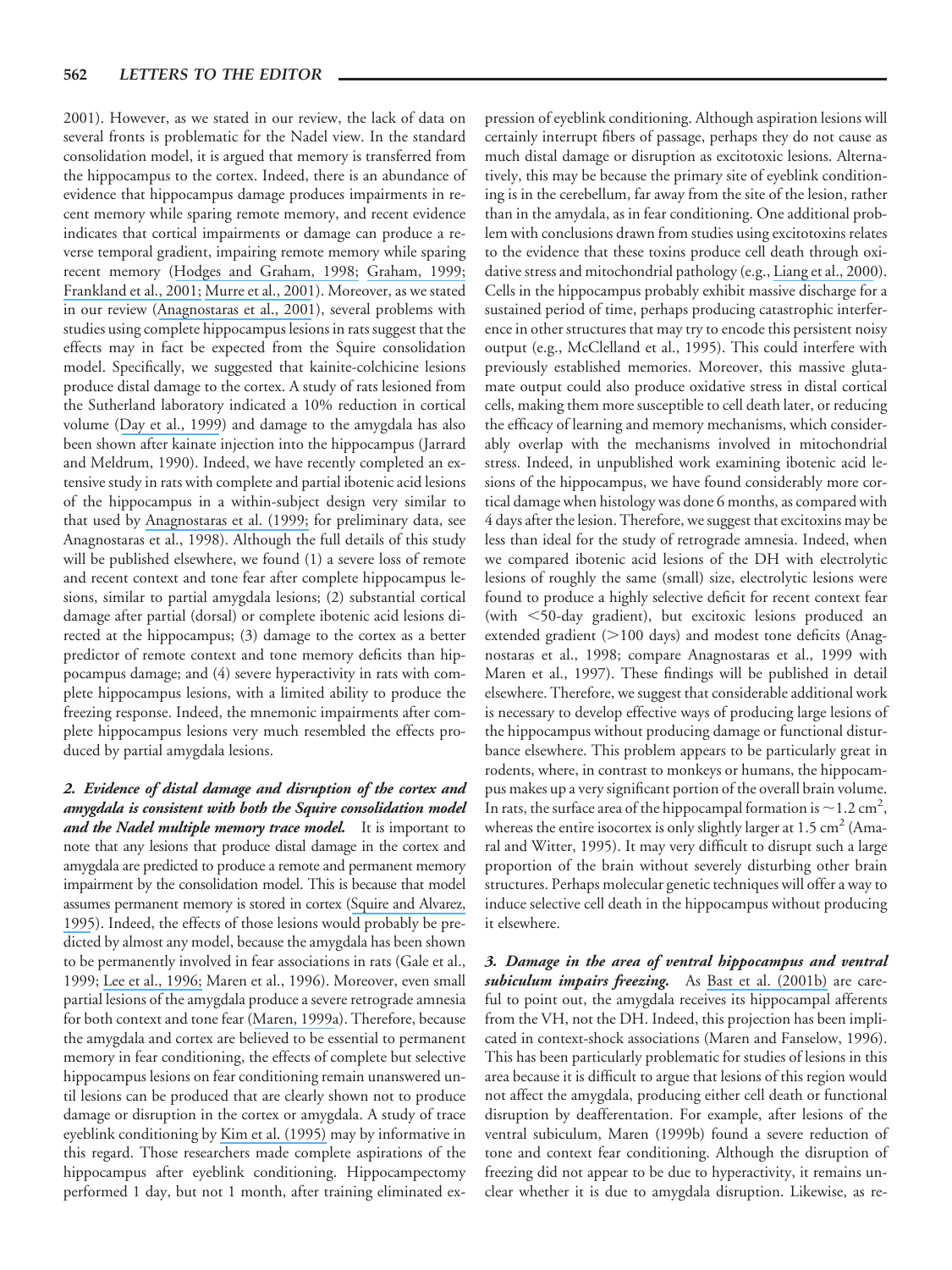viewed above complete hippocampus lesions seem to produce a similar disruption of conditioned freezing in general. Therefore, in contrast to the DH, lesions that include the VH are complicated by behavioral results that could reflect a generalized loss of fear (or of conditioned fear) requiring extensive controls for performance of fear and for distal damage. Considerable further study, particularly employing techniques such as those used by [Bast et al. \(2001a\)](https://www.researchgate.net/publication/11859939_The_ventral_hippocampus_and_fear_conditioning_in_rats_Different_anterograde_amnesias_of_fear_after_tetrodotoxin_inactivation_and_infusion_of_the_GABAA_agonist_muscimol?el=1_x_8&enrichId=rgreq-ecf01c2f8ce868253bb04695d261f469-XXX&enrichSource=Y292ZXJQYWdlOzExMTg2MjIxO0FTOjEwMTk5MzI3NjI0ODA2NEAxNDAxMzI4NTAwMTUy) will help elucidate whether a mnemonic role for the ventral hippocampal area, independent of effects on the amygdala, is indicated in fear conditioning.

*4. Temporary inactivation studies can complement lesion studies, particularly for memory acquisition, but are not more decisive in the role of a structure in memory storage.* Bast et al. (2001b) review a number of interesting and recent studies completed in their laboratory and others, in particular those using tetrodotoxin (TTX) or muscimol inactivation to investigate role of the hippocampus in fear conditioning. In one study, it was found that pre-training TTX infusion induced deficits to both context and tone conditioning, whereas muscimol infusion induced context deficits with milder (not significant but numerically present) tone conditioning deficits ([Bast et al., 2001a](https://www.researchgate.net/publication/11859939_The_ventral_hippocampus_and_fear_conditioning_in_rats_Different_anterograde_amnesias_of_fear_after_tetrodotoxin_inactivation_and_infusion_of_the_GABAA_agonist_muscimol?el=1_x_8&enrichId=rgreq-ecf01c2f8ce868253bb04695d261f469-XXX&enrichSource=Y292ZXJQYWdlOzExMTg2MjIxO0FTOjEwMTk5MzI3NjI0ODA2NEAxNDAxMzI4NTAwMTUy)). However, although we agree that pharmacological inactivation methods are quite useful in the study of memory acquisition (anterograde), we consider them less useful for the study of memory storage (retrograde) for several reasons. Most pharmacological agents do not last very long, while the time course for consolidation and transformation of memory is believed to be at least several days if not much longer (e.g., [Squire, 1992;](https://www.researchgate.net/publication/247410767_Memory_and_the_hippocampus_A_synthesis_from_findings_with_rats_monkeys_and_humans?el=1_x_8&enrichId=rgreq-ecf01c2f8ce868253bb04695d261f469-XXX&enrichSource=Y292ZXJQYWdlOzExMTg2MjIxO0FTOjEwMTk5MzI3NjI0ODA2NEAxNDAxMzI4NTAwMTUy) Kim and Fanselow, 1992). Most cannula preparations cannot be kept for adequate periods of time; even when chronic microinfusions have been performed, substantial neuroadaptation may occur ([Banner](https://www.researchgate.net/publication/15722421_Distinct_components_of_spatial_learning_revealed_by_prior_training_and_NMDA_receptor_blockade?el=1_x_8&enrichId=rgreq-ecf01c2f8ce868253bb04695d261f469-XXX&enrichSource=Y292ZXJQYWdlOzExMTg2MjIxO0FTOjEwMTk5MzI3NjI0ODA2NEAxNDAxMzI4NTAwMTUy)[man et al., 1995](https://www.researchgate.net/publication/15722421_Distinct_components_of_spatial_learning_revealed_by_prior_training_and_NMDA_receptor_blockade?el=1_x_8&enrichId=rgreq-ecf01c2f8ce868253bb04695d261f469-XXX&enrichSource=Y292ZXJQYWdlOzExMTg2MjIxO0FTOjEwMTk5MzI3NjI0ODA2NEAxNDAxMzI4NTAwMTUy)). Moreover, molecular studies suggest several waves of consolidation, which may involve a repetition of molecular steps (Bourtchuladze et al., 1998). In theory, one then needs to identify these phases specifically and infuse the agent at the various times, in order to determine realistically the role of each structure. Lastly, the time course of memory phases revealed by inactivation appear to be shorter but may mirror the pattern revealed by lesions. In one particularly illuminating study, TTX inactivation in between the time of training and testing of the DH, basolateral amygdala (BLA), and perirhinal cortex revealed a wave of consolidation requiring sodium channel activation for progressively longer periods in these respective brain structures (Sachetti et al., 1999). TTX inactivation selectively affected context conditioning in the DH only up to 1.5 h after training, BLA inactivation affected both tone and context conditioning only up to 48 h after training, with perirhinal cortex inactivation affecting both up to 96 h. In contrast lesions of the DH affect context conditioning for at least 1–2 weeks after training, and BLA lesions affect both context and tone conditioning for the lifetime of the rat (Kim and Fanselow, 1992; [Anagnostaras et al., 2001;](https://www.researchgate.net/publication/289326100_Hippocampus_and_contextual_fear_conditioning_Recent_controversies_and_advances?el=1_x_8&enrichId=rgreq-ecf01c2f8ce868253bb04695d261f469-XXX&enrichSource=Y292ZXJQYWdlOzExMTg2MjIxO0FTOjEwMTk5MzI3NjI0ODA2NEAxNDAxMzI4NTAwMTUy) Gale et al., 1999; Maren et al., 1996; [Lee](https://www.researchgate.net/publication/14343053_Lack_of_temporal_gradient_of_retrograde_amnesia_following_NMDA-induced_lesions_of_the_basolateral_amygdala_assessed_with_the_fear-potentiated_startle_paradigm?el=1_x_8&enrichId=rgreq-ecf01c2f8ce868253bb04695d261f469-XXX&enrichSource=Y292ZXJQYWdlOzExMTg2MjIxO0FTOjEwMTk5MzI3NjI0ODA2NEAxNDAxMzI4NTAwMTUy) [et al., 1996](https://www.researchgate.net/publication/14343053_Lack_of_temporal_gradient_of_retrograde_amnesia_following_NMDA-induced_lesions_of_the_basolateral_amygdala_assessed_with_the_fear-potentiated_startle_paradigm?el=1_x_8&enrichId=rgreq-ecf01c2f8ce868253bb04695d261f469-XXX&enrichSource=Y292ZXJQYWdlOzExMTg2MjIxO0FTOjEwMTk5MzI3NjI0ODA2NEAxNDAxMzI4NTAwMTUy)). Nonetheless, the general sequence of structures involved in consolidation is that which could be expected from lesion studies. Therefore, considerable further study, particularly examining the effects of inactivation on recall during testing after long periods of consolidation is required. Even then, it is not known if structural memory circuits may still be available for recall during inactivation by various agents (e.g., [Corcoran and Maren, 2001](https://www.researchgate.net/publication/12108080_Hippocampal_inactivation_disrupts_contextual_retrieval_of_fear_memory_after_extinction?el=1_x_8&enrichId=rgreq-ecf01c2f8ce868253bb04695d261f469-XXX&enrichSource=Y292ZXJQYWdlOzExMTg2MjIxO0FTOjEwMTk5MzI3NjI0ODA2NEAxNDAxMzI4NTAwMTUy)). Therefore, while inactivation studies will add to our growing knowledge of the roles of memory structures in memory, and offer some advantages over lesions, we do not believe they offer more decisive evidence over lesions when investigating memory storage.

*5. In humans and monkeys, damage to the area of hippocampus corresponding to rat ventral hippocampus produces selective mnemonic recent memory deficits.* A noteworthy piece of data regarding this recent controversy over ventral hippocampus damage in rats comes from studies of humans and nonhuman primates. The rat or mouse 'ventral hippocampus' anatomically corresponds to the human or monkey "anterior" or "rostral" hippocampus (e.g., Amaral and Witter, 1995; [Rempel-Clower et al., 1996](https://www.researchgate.net/publication/14447112_Three_cases_of_enduring_memory_impairment_after_bilateral_damage_limited_to_the_hippocampal_formation?el=1_x_8&enrichId=rgreq-ecf01c2f8ce868253bb04695d261f469-XXX&enrichSource=Y292ZXJQYWdlOzExMTg2MjIxO0FTOjEwMTk5MzI3NjI0ODA2NEAxNDAxMzI4NTAwMTUy)). In most rodent studies, the DH is explored, because it is conveniently oriented for stereotactic placement studies toward the top of the skull; in contrast, much of the ventral hippocampus lies below the thalamus and is very posterior, making placements that do not produce extrahippocampal damage quite difficult (Paxinos and Watson, 1998). In contrast, most studies in humans and monkeys most often depict the anterior (i.e., rodent ventral) hippocampus, perhaps because it is the portion most accessible from the inferior view of the medial temporal lobe. Therefore, it is illuminating that studies that include significant or complete anterior hippocampal damage in humans or monkeys still find a highly selective and temporally graded retrograde amnesia for explicit memory (Rempel-[Clower et al., 1996;](https://www.researchgate.net/publication/14447112_Three_cases_of_enduring_memory_impairment_after_bilateral_damage_limited_to_the_hippocampal_formation?el=1_x_8&enrichId=rgreq-ecf01c2f8ce868253bb04695d261f469-XXX&enrichSource=Y292ZXJQYWdlOzExMTg2MjIxO0FTOjEwMTk5MzI3NjI0ODA2NEAxNDAxMzI4NTAwMTUy) Zola-Morgan and Squire, 1990). These findings suggest that the primate anterior/rodent ventral hippocampus does not play a more general role in memory than has been explicitly proposed for the rat dorsal (i.e., primate posterior/ caudal) hippocampus. Alternatively, the primate anterior hippocampus may play a more general role in fear conditioning than it does in declarative memory, or the rat ventral hippocampus may be more generally involved in memory than the primate anterior hippocampus perhaps because the cortex is more evolved. However, we think a more likely explanation is that very significant damage or impairment has been made to extrahippocampal structures in rat studies of ventral hippocampus, both because of its placement close to the amygdala and because of its relative size compared with the cortex.

## **CONCLUSIONS**

The commentary by [Bast et al. \(2001b\)](https://www.researchgate.net/publication/229694875_Hippocampus_and_classical_fear_conditioning?el=1_x_8&enrichId=rgreq-ecf01c2f8ce868253bb04695d261f469-XXX&enrichSource=Y292ZXJQYWdlOzExMTg2MjIxO0FTOjEwMTk5MzI3NjI0ODA2NEAxNDAxMzI4NTAwMTUy) is indeed timely, and it is obvious that the study of the rodent ventral hippocampus may tell us a great deal about the role of the hippocampus in memory, particularly because of its connectivity. However, considerable more data remains to be collected, given that many issues remain unresolved regarding the effects of VH manipulations (especially after training) and whether these effects are independent of effects on the amygdala. Therefore, we do not believe that the existing data warrant a reformulation of the specific role in the acquisition and temporary maintenance of contextual representations we have offered for the dorsal hippocampus in Pavlovian fear conditioning,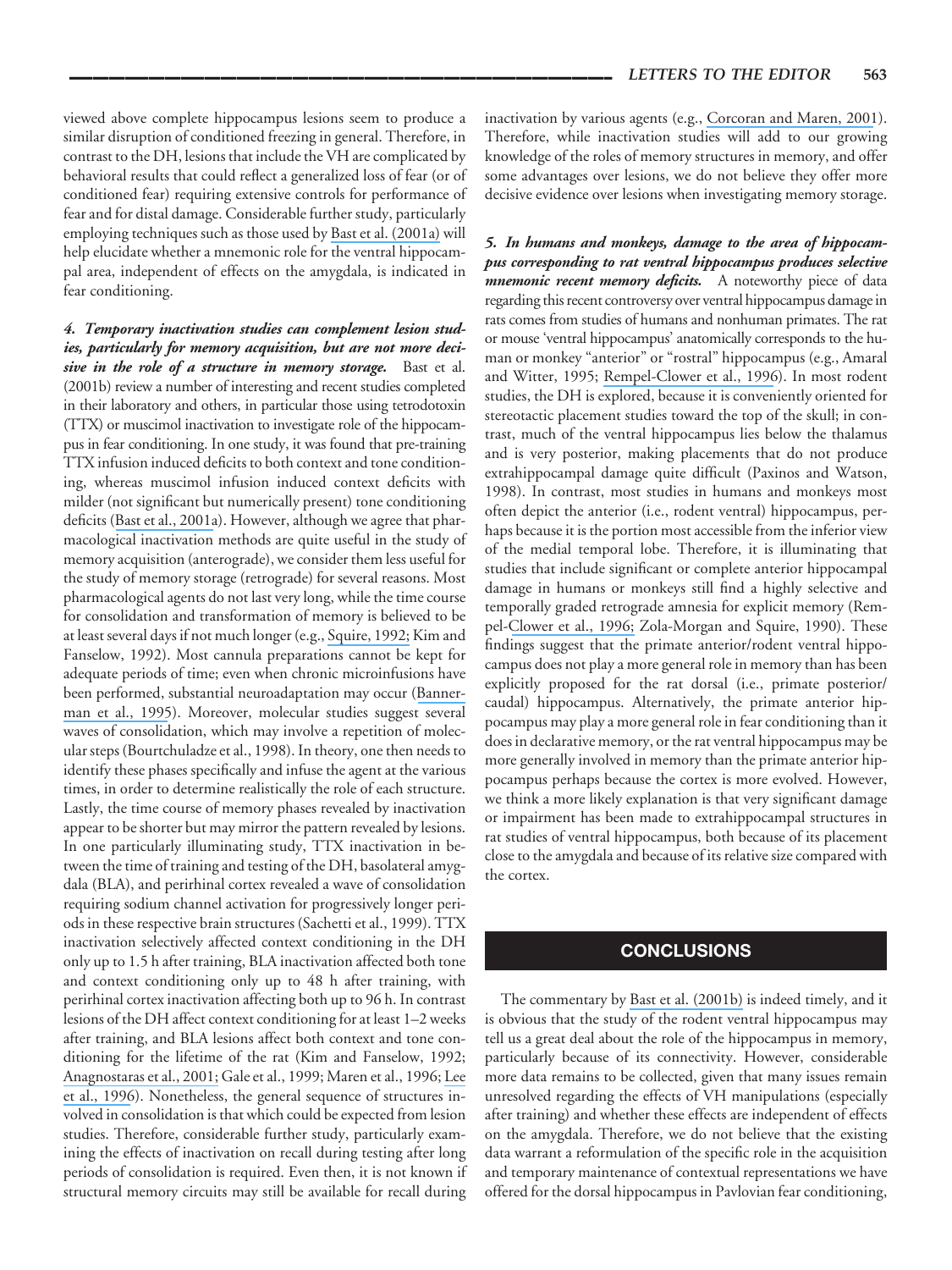which accords well with data from studies in humans and monkeys ([Anagnostaras et al., 2001;](https://www.researchgate.net/publication/289326100_Hippocampus_and_contextual_fear_conditioning_Recent_controversies_and_advances?el=1_x_8&enrichId=rgreq-ecf01c2f8ce868253bb04695d261f469-XXX&enrichSource=Y292ZXJQYWdlOzExMTg2MjIxO0FTOjEwMTk5MzI3NjI0ODA2NEAxNDAxMzI4NTAwMTUy) [Maren et al., 1998](https://www.researchgate.net/publication/49747765_The_startled_seahorse_Is_the_hippocampus_necessary_for_contextual_fear_conditioning?el=1_x_8&enrichId=rgreq-ecf01c2f8ce868253bb04695d261f469-XXX&enrichSource=Y292ZXJQYWdlOzExMTg2MjIxO0FTOjEwMTk5MzI3NjI0ODA2NEAxNDAxMzI4NTAwMTUy)). Indeed, Bast et al. (2001b) do not offer a specific hypothesis for the role of the ventral hippocampus in fear conditioning. Their data suggest that its role is probably mnemonic but may differ from that of the dorsal hippocampus. Therefore, future studies should be fruitful in shedding light on this role. However, we recommend some vigilance in considering how these data will accord with existing data from humans and monkeys.

#### **Acknowledgments**

This work was supported by NSF grant IBN0091487 (to M.S.F.). S.A. was supported by NIH grant F32 NS10932.

### **REFERENCES**

- Amaral DG, Witter MP. 1995. Hippocampal formation. In: Paxinos G, editor. The rat nervous system. San Diego, CA: Academic Press. p 443–491.
- Anagnostaras SG, Sage JR, Fanselow MS. 1998. Retrograde amnesia of Pavlovian fear conditioning after partial or complete excitotoxic lesions of the hippocampus in rats. Soc Neurosci Abs 24:1904.
- [Anagnostaras SG, Gale GD, Fanselow MS. 2001. The hippocampus and](https://www.researchgate.net/publication/289326100_Hippocampus_and_contextual_fear_conditioning_Recent_controversies_and_advances?el=1_x_8&enrichId=rgreq-ecf01c2f8ce868253bb04695d261f469-XXX&enrichSource=Y292ZXJQYWdlOzExMTg2MjIxO0FTOjEwMTk5MzI3NjI0ODA2NEAxNDAxMzI4NTAwMTUy) [contextual fear conditioning: recent controversies and advances. Hip](https://www.researchgate.net/publication/289326100_Hippocampus_and_contextual_fear_conditioning_Recent_controversies_and_advances?el=1_x_8&enrichId=rgreq-ecf01c2f8ce868253bb04695d261f469-XXX&enrichSource=Y292ZXJQYWdlOzExMTg2MjIxO0FTOjEwMTk5MzI3NjI0ODA2NEAxNDAxMzI4NTAwMTUy)[pocampus 11:8–17.](https://www.researchgate.net/publication/289326100_Hippocampus_and_contextual_fear_conditioning_Recent_controversies_and_advances?el=1_x_8&enrichId=rgreq-ecf01c2f8ce868253bb04695d261f469-XXX&enrichSource=Y292ZXJQYWdlOzExMTg2MjIxO0FTOjEwMTk5MzI3NjI0ODA2NEAxNDAxMzI4NTAwMTUy)
- [Anagnostaras SG, Maren S, Fanselow MS. 1999. Temporally-graded ret](https://www.researchgate.net/publication/13367864_Temporally_Graded_Retrograde_Amnesia_of_Contextual_Fear_after_Hippocampal_Damage_in_Rats_Within-Subjects_Examination?el=1_x_8&enrichId=rgreq-ecf01c2f8ce868253bb04695d261f469-XXX&enrichSource=Y292ZXJQYWdlOzExMTg2MjIxO0FTOjEwMTk5MzI3NjI0ODA2NEAxNDAxMzI4NTAwMTUy)[rograde amnesia of contextual fear after hippocampal damage in rats:](https://www.researchgate.net/publication/13367864_Temporally_Graded_Retrograde_Amnesia_of_Contextual_Fear_after_Hippocampal_Damage_in_Rats_Within-Subjects_Examination?el=1_x_8&enrichId=rgreq-ecf01c2f8ce868253bb04695d261f469-XXX&enrichSource=Y292ZXJQYWdlOzExMTg2MjIxO0FTOjEwMTk5MzI3NjI0ODA2NEAxNDAxMzI4NTAwMTUy) [within-subjects examination. J Neurosci 19:1106–1114.](https://www.researchgate.net/publication/13367864_Temporally_Graded_Retrograde_Amnesia_of_Contextual_Fear_after_Hippocampal_Damage_in_Rats_Within-Subjects_Examination?el=1_x_8&enrichId=rgreq-ecf01c2f8ce868253bb04695d261f469-XXX&enrichSource=Y292ZXJQYWdlOzExMTg2MjIxO0FTOjEwMTk5MzI3NjI0ODA2NEAxNDAxMzI4NTAwMTUy)
- [Bannerman DM, Good MA, Butcher SP, Ramsay M, Morris RG. 1995.](https://www.researchgate.net/publication/15722421_Distinct_components_of_spatial_learning_revealed_by_prior_training_and_NMDA_receptor_blockade?el=1_x_8&enrichId=rgreq-ecf01c2f8ce868253bb04695d261f469-XXX&enrichSource=Y292ZXJQYWdlOzExMTg2MjIxO0FTOjEwMTk5MzI3NjI0ODA2NEAxNDAxMzI4NTAwMTUy) [Distinct components of spatial learning revealed by prior training and](https://www.researchgate.net/publication/15722421_Distinct_components_of_spatial_learning_revealed_by_prior_training_and_NMDA_receptor_blockade?el=1_x_8&enrichId=rgreq-ecf01c2f8ce868253bb04695d261f469-XXX&enrichSource=Y292ZXJQYWdlOzExMTg2MjIxO0FTOjEwMTk5MzI3NjI0ODA2NEAxNDAxMzI4NTAwMTUy) [NMDA receptor blockade. Nature 378:182–186.](https://www.researchgate.net/publication/15722421_Distinct_components_of_spatial_learning_revealed_by_prior_training_and_NMDA_receptor_blockade?el=1_x_8&enrichId=rgreq-ecf01c2f8ce868253bb04695d261f469-XXX&enrichSource=Y292ZXJQYWdlOzExMTg2MjIxO0FTOjEwMTk5MzI3NjI0ODA2NEAxNDAxMzI4NTAwMTUy)
- [Bast T, Zhang WN, Feldon J. 2001a. The ventral hippocampus and fear](https://www.researchgate.net/publication/11859939_The_ventral_hippocampus_and_fear_conditioning_in_rats_Different_anterograde_amnesias_of_fear_after_tetrodotoxin_inactivation_and_infusion_of_the_GABAA_agonist_muscimol?el=1_x_8&enrichId=rgreq-ecf01c2f8ce868253bb04695d261f469-XXX&enrichSource=Y292ZXJQYWdlOzExMTg2MjIxO0FTOjEwMTk5MzI3NjI0ODA2NEAxNDAxMzI4NTAwMTUy) [conditioning in rats. Different anterograde amnesias of fear after tetro](https://www.researchgate.net/publication/11859939_The_ventral_hippocampus_and_fear_conditioning_in_rats_Different_anterograde_amnesias_of_fear_after_tetrodotoxin_inactivation_and_infusion_of_the_GABAA_agonist_muscimol?el=1_x_8&enrichId=rgreq-ecf01c2f8ce868253bb04695d261f469-XXX&enrichSource=Y292ZXJQYWdlOzExMTg2MjIxO0FTOjEwMTk5MzI3NjI0ODA2NEAxNDAxMzI4NTAwMTUy)dotoxin inactivation and infusion of the  $GABA_A$  [agonist muscimol.](https://www.researchgate.net/publication/11859939_The_ventral_hippocampus_and_fear_conditioning_in_rats_Different_anterograde_amnesias_of_fear_after_tetrodotoxin_inactivation_and_infusion_of_the_GABAA_agonist_muscimol?el=1_x_8&enrichId=rgreq-ecf01c2f8ce868253bb04695d261f469-XXX&enrichSource=Y292ZXJQYWdlOzExMTg2MjIxO0FTOjEwMTk5MzI3NjI0ODA2NEAxNDAxMzI4NTAwMTUy) [Exp Brain Res 139:39–52.](https://www.researchgate.net/publication/11859939_The_ventral_hippocampus_and_fear_conditioning_in_rats_Different_anterograde_amnesias_of_fear_after_tetrodotoxin_inactivation_and_infusion_of_the_GABAA_agonist_muscimol?el=1_x_8&enrichId=rgreq-ecf01c2f8ce868253bb04695d261f469-XXX&enrichSource=Y292ZXJQYWdlOzExMTg2MjIxO0FTOjEwMTk5MzI3NjI0ODA2NEAxNDAxMzI4NTAwMTUy)
- [Bast T, Zhang WN, Feldon J. 2001b. Hippocampus and classical fear](https://www.researchgate.net/publication/229694875_Hippocampus_and_classical_fear_conditioning?el=1_x_8&enrichId=rgreq-ecf01c2f8ce868253bb04695d261f469-XXX&enrichSource=Y292ZXJQYWdlOzExMTg2MjIxO0FTOjEwMTk5MzI3NjI0ODA2NEAxNDAxMzI4NTAwMTUy) [conditioning. Hippocampus 11:828–831.](https://www.researchgate.net/publication/229694875_Hippocampus_and_classical_fear_conditioning?el=1_x_8&enrichId=rgreq-ecf01c2f8ce868253bb04695d261f469-XXX&enrichSource=Y292ZXJQYWdlOzExMTg2MjIxO0FTOjEwMTk5MzI3NjI0ODA2NEAxNDAxMzI4NTAwMTUy)
- [Bourtchouladze R, Abel T, Berman N, Gordon R, Lapidus K, Kandel ER.](https://www.researchgate.net/publication/12846226_Different_Training_Procedures_Recruit_Either_One_or_Two_Critical_Periods_for_Contextual_Memory_Consolidation_Each_of_Which_Requires_Protein_Synthesis_and_PKA?el=1_x_8&enrichId=rgreq-ecf01c2f8ce868253bb04695d261f469-XXX&enrichSource=Y292ZXJQYWdlOzExMTg2MjIxO0FTOjEwMTk5MzI3NjI0ODA2NEAxNDAxMzI4NTAwMTUy) [1998. Different training procedures recruit either one or two critical](https://www.researchgate.net/publication/12846226_Different_Training_Procedures_Recruit_Either_One_or_Two_Critical_Periods_for_Contextual_Memory_Consolidation_Each_of_Which_Requires_Protein_Synthesis_and_PKA?el=1_x_8&enrichId=rgreq-ecf01c2f8ce868253bb04695d261f469-XXX&enrichSource=Y292ZXJQYWdlOzExMTg2MjIxO0FTOjEwMTk5MzI3NjI0ODA2NEAxNDAxMzI4NTAwMTUy) [periods for contextual memory consolidation, each of which requires](https://www.researchgate.net/publication/12846226_Different_Training_Procedures_Recruit_Either_One_or_Two_Critical_Periods_for_Contextual_Memory_Consolidation_Each_of_Which_Requires_Protein_Synthesis_and_PKA?el=1_x_8&enrichId=rgreq-ecf01c2f8ce868253bb04695d261f469-XXX&enrichSource=Y292ZXJQYWdlOzExMTg2MjIxO0FTOjEwMTk5MzI3NjI0ODA2NEAxNDAxMzI4NTAwMTUy) [protein synthesis and PKA. Learn Mem 5:365–374.](https://www.researchgate.net/publication/12846226_Different_Training_Procedures_Recruit_Either_One_or_Two_Critical_Periods_for_Contextual_Memory_Consolidation_Each_of_Which_Requires_Protein_Synthesis_and_PKA?el=1_x_8&enrichId=rgreq-ecf01c2f8ce868253bb04695d261f469-XXX&enrichSource=Y292ZXJQYWdlOzExMTg2MjIxO0FTOjEwMTk5MzI3NjI0ODA2NEAxNDAxMzI4NTAwMTUy)
- [Corcoran KA, Maren S. 2001. Hippocampal inactivation disrupts con](https://www.researchgate.net/publication/12108080_Hippocampal_inactivation_disrupts_contextual_retrieval_of_fear_memory_after_extinction?el=1_x_8&enrichId=rgreq-ecf01c2f8ce868253bb04695d261f469-XXX&enrichSource=Y292ZXJQYWdlOzExMTg2MjIxO0FTOjEwMTk5MzI3NjI0ODA2NEAxNDAxMzI4NTAwMTUy)[textual retrieval of fear memory after extinction. J Neurosci 21:1720–](https://www.researchgate.net/publication/12108080_Hippocampal_inactivation_disrupts_contextual_retrieval_of_fear_memory_after_extinction?el=1_x_8&enrichId=rgreq-ecf01c2f8ce868253bb04695d261f469-XXX&enrichSource=Y292ZXJQYWdlOzExMTg2MjIxO0FTOjEwMTk5MzI3NjI0ODA2NEAxNDAxMzI4NTAwMTUy) [1726.](https://www.researchgate.net/publication/12108080_Hippocampal_inactivation_disrupts_contextual_retrieval_of_fear_memory_after_extinction?el=1_x_8&enrichId=rgreq-ecf01c2f8ce868253bb04695d261f469-XXX&enrichSource=Y292ZXJQYWdlOzExMTg2MjIxO0FTOjEwMTk5MzI3NjI0ODA2NEAxNDAxMzI4NTAwMTUy)
- [Day LB, Weisend M, Sutherland RJ, Schallert T. 1999. The hippocampus](https://www.researchgate.net/publication/12728717_The_hippocampus_is_not_necessary_for_a_place_response_but_may_be_necessary_for_pliancy?el=1_x_8&enrichId=rgreq-ecf01c2f8ce868253bb04695d261f469-XXX&enrichSource=Y292ZXJQYWdlOzExMTg2MjIxO0FTOjEwMTk5MzI3NjI0ODA2NEAxNDAxMzI4NTAwMTUy) [is not necessary for a place response but may be necessary for pliancy.](https://www.researchgate.net/publication/12728717_The_hippocampus_is_not_necessary_for_a_place_response_but_may_be_necessary_for_pliancy?el=1_x_8&enrichId=rgreq-ecf01c2f8ce868253bb04695d261f469-XXX&enrichSource=Y292ZXJQYWdlOzExMTg2MjIxO0FTOjEwMTk5MzI3NjI0ODA2NEAxNDAxMzI4NTAwMTUy) [Behav Neurosci 113:914–924.](https://www.researchgate.net/publication/12728717_The_hippocampus_is_not_necessary_for_a_place_response_but_may_be_necessary_for_pliancy?el=1_x_8&enrichId=rgreq-ecf01c2f8ce868253bb04695d261f469-XXX&enrichSource=Y292ZXJQYWdlOzExMTg2MjIxO0FTOjEwMTk5MzI3NjI0ODA2NEAxNDAxMzI4NTAwMTUy)
- [Frankland PW, O'Brien C, Ohno M, Kirkwood A, Silva AJ. 2001. Alpha-](https://www.researchgate.net/publication/11981116_Alpha-CAMKII-dependent_plasticity_in_the_cortex_is_required_for_permanent_memory?el=1_x_8&enrichId=rgreq-ecf01c2f8ce868253bb04695d261f469-XXX&enrichSource=Y292ZXJQYWdlOzExMTg2MjIxO0FTOjEwMTk5MzI3NjI0ODA2NEAxNDAxMzI4NTAwMTUy)[CaMKII-dependent plasticity in the cortex is required for permanent](https://www.researchgate.net/publication/11981116_Alpha-CAMKII-dependent_plasticity_in_the_cortex_is_required_for_permanent_memory?el=1_x_8&enrichId=rgreq-ecf01c2f8ce868253bb04695d261f469-XXX&enrichSource=Y292ZXJQYWdlOzExMTg2MjIxO0FTOjEwMTk5MzI3NjI0ODA2NEAxNDAxMzI4NTAwMTUy) [memory. Nature 6835:309–313.](https://www.researchgate.net/publication/11981116_Alpha-CAMKII-dependent_plasticity_in_the_cortex_is_required_for_permanent_memory?el=1_x_8&enrichId=rgreq-ecf01c2f8ce868253bb04695d261f469-XXX&enrichSource=Y292ZXJQYWdlOzExMTg2MjIxO0FTOjEwMTk5MzI3NjI0ODA2NEAxNDAxMzI4NTAwMTUy)
- Gale GD, Anagnostaras SG, Godsil BP, Mitchell S, Nozawa T, Sage JR, Wiltgen B, Fanselow MS. 1999. The basolateral amygdala and storage of fear memories spanning the lifetime of rats. Soc Neurosci Abs 25:89.
- [Graham KS. 1999. Semantic dementia: a challenge to the multiple-trace](https://www.researchgate.net/publication/12977127_Semantic_dementia_a_challenge_to_the_multiple-trace_theory?el=1_x_8&enrichId=rgreq-ecf01c2f8ce868253bb04695d261f469-XXX&enrichSource=Y292ZXJQYWdlOzExMTg2MjIxO0FTOjEwMTk5MzI3NjI0ODA2NEAxNDAxMzI4NTAwMTUy) [theory? Trends Cogn Sci 3:85–87.](https://www.researchgate.net/publication/12977127_Semantic_dementia_a_challenge_to_the_multiple-trace_theory?el=1_x_8&enrichId=rgreq-ecf01c2f8ce868253bb04695d261f469-XXX&enrichSource=Y292ZXJQYWdlOzExMTg2MjIxO0FTOjEwMTk5MzI3NjI0ODA2NEAxNDAxMzI4NTAwMTUy)
- [Hodges JR, Graham KS. 1998. A reversal of the temporal gradient for](https://www.researchgate.net/publication/13535372_A_reversal_of_the_temporal_gradient_for_famous_person_knowledge_in_semantic_dementia_Implications_for_the_neural_organisation_of_long_term_memory?el=1_x_8&enrichId=rgreq-ecf01c2f8ce868253bb04695d261f469-XXX&enrichSource=Y292ZXJQYWdlOzExMTg2MjIxO0FTOjEwMTk5MzI3NjI0ODA2NEAxNDAxMzI4NTAwMTUy) [famous person knowledge in semantic dementia: implications for the](https://www.researchgate.net/publication/13535372_A_reversal_of_the_temporal_gradient_for_famous_person_knowledge_in_semantic_dementia_Implications_for_the_neural_organisation_of_long_term_memory?el=1_x_8&enrichId=rgreq-ecf01c2f8ce868253bb04695d261f469-XXX&enrichSource=Y292ZXJQYWdlOzExMTg2MjIxO0FTOjEwMTk5MzI3NjI0ODA2NEAxNDAxMzI4NTAwMTUy) [neural organisation of long-term memory. Neuropsychologia,](https://www.researchgate.net/publication/13535372_A_reversal_of_the_temporal_gradient_for_famous_person_knowledge_in_semantic_dementia_Implications_for_the_neural_organisation_of_long_term_memory?el=1_x_8&enrichId=rgreq-ecf01c2f8ce868253bb04695d261f469-XXX&enrichSource=Y292ZXJQYWdlOzExMTg2MjIxO0FTOjEwMTk5MzI3NjI0ODA2NEAxNDAxMzI4NTAwMTUy) [36:803–825.](https://www.researchgate.net/publication/13535372_A_reversal_of_the_temporal_gradient_for_famous_person_knowledge_in_semantic_dementia_Implications_for_the_neural_organisation_of_long_term_memory?el=1_x_8&enrichId=rgreq-ecf01c2f8ce868253bb04695d261f469-XXX&enrichSource=Y292ZXJQYWdlOzExMTg2MjIxO0FTOjEwMTk5MzI3NjI0ODA2NEAxNDAxMzI4NTAwMTUy)
- [Jarrard LE. 1989. On the use of ibotenic acid to lesion selectively different](https://www.researchgate.net/publication/20677788_On_the_use_of_ibotenic_acid_to_lesion_selectively_different_components_of_the_hippocampal_formation?el=1_x_8&enrichId=rgreq-ecf01c2f8ce868253bb04695d261f469-XXX&enrichSource=Y292ZXJQYWdlOzExMTg2MjIxO0FTOjEwMTk5MzI3NjI0ODA2NEAxNDAxMzI4NTAwMTUy) [components of the hippocampal formation. J Neurosci Methods 29:](https://www.researchgate.net/publication/20677788_On_the_use_of_ibotenic_acid_to_lesion_selectively_different_components_of_the_hippocampal_formation?el=1_x_8&enrichId=rgreq-ecf01c2f8ce868253bb04695d261f469-XXX&enrichSource=Y292ZXJQYWdlOzExMTg2MjIxO0FTOjEwMTk5MzI3NjI0ODA2NEAxNDAxMzI4NTAwMTUy) [251–259.](https://www.researchgate.net/publication/20677788_On_the_use_of_ibotenic_acid_to_lesion_selectively_different_components_of_the_hippocampal_formation?el=1_x_8&enrichId=rgreq-ecf01c2f8ce868253bb04695d261f469-XXX&enrichSource=Y292ZXJQYWdlOzExMTg2MjIxO0FTOjEwMTk5MzI3NjI0ODA2NEAxNDAxMzI4NTAwMTUy)
- Jarrard LE, Meldrum BS. 1990. Neurotoxicity of intrahippocampal injections of excitatory amino acids: protective effects of CPP. Soc Neurosci Abs 16:429.
- Kim JJ, Fanselow MS. 1992. Modality-specific retrograde amnesia of fear. Science 256:675–677.
- [Kim JJ, Clark RE, Thompson RF. 1995. Hippocampectomy impairs the](https://www.researchgate.net/publication/15580456_Hippocampectomy_Impairs_the_Memory_of_Recently_but_Not_Remotely_Acquired_Trace_Eyeblink_Conditioned_Responses?el=1_x_8&enrichId=rgreq-ecf01c2f8ce868253bb04695d261f469-XXX&enrichSource=Y292ZXJQYWdlOzExMTg2MjIxO0FTOjEwMTk5MzI3NjI0ODA2NEAxNDAxMzI4NTAwMTUy) [memory of recently, but not remotely, acquired trace eyeblink condi](https://www.researchgate.net/publication/15580456_Hippocampectomy_Impairs_the_Memory_of_Recently_but_Not_Remotely_Acquired_Trace_Eyeblink_Conditioned_Responses?el=1_x_8&enrichId=rgreq-ecf01c2f8ce868253bb04695d261f469-XXX&enrichSource=Y292ZXJQYWdlOzExMTg2MjIxO0FTOjEwMTk5MzI3NjI0ODA2NEAxNDAxMzI4NTAwMTUy)[tioned responses. Behav Neurosci 109:195–203.](https://www.researchgate.net/publication/15580456_Hippocampectomy_Impairs_the_Memory_of_Recently_but_Not_Remotely_Acquired_Trace_Eyeblink_Conditioned_Responses?el=1_x_8&enrichId=rgreq-ecf01c2f8ce868253bb04695d261f469-XXX&enrichSource=Y292ZXJQYWdlOzExMTg2MjIxO0FTOjEwMTk5MzI3NjI0ODA2NEAxNDAxMzI4NTAwMTUy)
- [Knowlton BJ, Fanselow MS. 1998. The hippocampus, consolidation, and](https://www.researchgate.net/publication/13649813_The_hippocampus_consolidation_and_on-line_memory?el=1_x_8&enrichId=rgreq-ecf01c2f8ce868253bb04695d261f469-XXX&enrichSource=Y292ZXJQYWdlOzExMTg2MjIxO0FTOjEwMTk5MzI3NjI0ODA2NEAxNDAxMzI4NTAwMTUy) [on-line memory. Curr Opin Neurobiol 8:293–296.](https://www.researchgate.net/publication/13649813_The_hippocampus_consolidation_and_on-line_memory?el=1_x_8&enrichId=rgreq-ecf01c2f8ce868253bb04695d261f469-XXX&enrichSource=Y292ZXJQYWdlOzExMTg2MjIxO0FTOjEwMTk5MzI3NjI0ODA2NEAxNDAxMzI4NTAwMTUy)
- [Lee Y, Walker D, Davis M. 1996. Lack of temporal gradient of retrograde](https://www.researchgate.net/publication/14343053_Lack_of_temporal_gradient_of_retrograde_amnesia_following_NMDA-induced_lesions_of_the_basolateral_amygdala_assessed_with_the_fear-potentiated_startle_paradigm?el=1_x_8&enrichId=rgreq-ecf01c2f8ce868253bb04695d261f469-XXX&enrichSource=Y292ZXJQYWdlOzExMTg2MjIxO0FTOjEwMTk5MzI3NjI0ODA2NEAxNDAxMzI4NTAwMTUy) [amnesia following NMDA-induced lesions of the basolateral amygdala](https://www.researchgate.net/publication/14343053_Lack_of_temporal_gradient_of_retrograde_amnesia_following_NMDA-induced_lesions_of_the_basolateral_amygdala_assessed_with_the_fear-potentiated_startle_paradigm?el=1_x_8&enrichId=rgreq-ecf01c2f8ce868253bb04695d261f469-XXX&enrichSource=Y292ZXJQYWdlOzExMTg2MjIxO0FTOjEwMTk5MzI3NjI0ODA2NEAxNDAxMzI4NTAwMTUy) [assessed with the fear-potentiated startle paradigm. Behav Neurosci](https://www.researchgate.net/publication/14343053_Lack_of_temporal_gradient_of_retrograde_amnesia_following_NMDA-induced_lesions_of_the_basolateral_amygdala_assessed_with_the_fear-potentiated_startle_paradigm?el=1_x_8&enrichId=rgreq-ecf01c2f8ce868253bb04695d261f469-XXX&enrichSource=Y292ZXJQYWdlOzExMTg2MjIxO0FTOjEwMTk5MzI3NjI0ODA2NEAxNDAxMzI4NTAwMTUy) [110:836–839.](https://www.researchgate.net/publication/14343053_Lack_of_temporal_gradient_of_retrograde_amnesia_following_NMDA-induced_lesions_of_the_basolateral_amygdala_assessed_with_the_fear-potentiated_startle_paradigm?el=1_x_8&enrichId=rgreq-ecf01c2f8ce868253bb04695d261f469-XXX&enrichSource=Y292ZXJQYWdlOzExMTg2MjIxO0FTOjEwMTk5MzI3NjI0ODA2NEAxNDAxMzI4NTAwMTUy)
- [Liang LP, Ho YS, Patel M. 2000. Mitochondrial superoxide production in](https://www.researchgate.net/publication/12215458_Mitochondrial_superoxide_production_in_kainate-induced_hippocampal_damage?el=1_x_8&enrichId=rgreq-ecf01c2f8ce868253bb04695d261f469-XXX&enrichSource=Y292ZXJQYWdlOzExMTg2MjIxO0FTOjEwMTk5MzI3NjI0ODA2NEAxNDAxMzI4NTAwMTUy) [kainate-induced hippocampal damage. Neuroscience101:563–570.](https://www.researchgate.net/publication/12215458_Mitochondrial_superoxide_production_in_kainate-induced_hippocampal_damage?el=1_x_8&enrichId=rgreq-ecf01c2f8ce868253bb04695d261f469-XXX&enrichSource=Y292ZXJQYWdlOzExMTg2MjIxO0FTOjEwMTk5MzI3NjI0ODA2NEAxNDAxMzI4NTAwMTUy)
- [Maren S. 1999a. Neurotoxic basolateral amygdala lesions impair learning](https://www.researchgate.net/publication/12806007_Neurotoxic_Basolateral_Amygdala_Lesions_Impair_Learning_and_Memory_But_Not_the_Performance_of_Conditional_Fear_in_Rats?el=1_x_8&enrichId=rgreq-ecf01c2f8ce868253bb04695d261f469-XXX&enrichSource=Y292ZXJQYWdlOzExMTg2MjIxO0FTOjEwMTk5MzI3NjI0ODA2NEAxNDAxMzI4NTAwMTUy) [and memory but not the performance of conditional fear in rats.](https://www.researchgate.net/publication/12806007_Neurotoxic_Basolateral_Amygdala_Lesions_Impair_Learning_and_Memory_But_Not_the_Performance_of_Conditional_Fear_in_Rats?el=1_x_8&enrichId=rgreq-ecf01c2f8ce868253bb04695d261f469-XXX&enrichSource=Y292ZXJQYWdlOzExMTg2MjIxO0FTOjEwMTk5MzI3NjI0ODA2NEAxNDAxMzI4NTAwMTUy) [J Neurosci 19:8696–8703.](https://www.researchgate.net/publication/12806007_Neurotoxic_Basolateral_Amygdala_Lesions_Impair_Learning_and_Memory_But_Not_the_Performance_of_Conditional_Fear_in_Rats?el=1_x_8&enrichId=rgreq-ecf01c2f8ce868253bb04695d261f469-XXX&enrichSource=Y292ZXJQYWdlOzExMTg2MjIxO0FTOjEwMTk5MzI3NjI0ODA2NEAxNDAxMzI4NTAwMTUy)
- [Maren S. 1999b. Neurotoxic or electrolytic lesions of the ventral subicu](https://www.researchgate.net/publication/12942387_Neurotoxic_or_Electrolytic_Lesions_of_the_Ventral_Subiculum_Produce_Deficits_in_the_Acquisition_and_Expression_of_Pavlovian_Fear_Conditioning_in_Rats?el=1_x_8&enrichId=rgreq-ecf01c2f8ce868253bb04695d261f469-XXX&enrichSource=Y292ZXJQYWdlOzExMTg2MjIxO0FTOjEwMTk5MzI3NjI0ODA2NEAxNDAxMzI4NTAwMTUy)[lum produce deficits in acquisition and expression of fear conditioning](https://www.researchgate.net/publication/12942387_Neurotoxic_or_Electrolytic_Lesions_of_the_Ventral_Subiculum_Produce_Deficits_in_the_Acquisition_and_Expression_of_Pavlovian_Fear_Conditioning_in_Rats?el=1_x_8&enrichId=rgreq-ecf01c2f8ce868253bb04695d261f469-XXX&enrichSource=Y292ZXJQYWdlOzExMTg2MjIxO0FTOjEwMTk5MzI3NjI0ODA2NEAxNDAxMzI4NTAwMTUy) [in rats. Behav Neurosci 113:289–289.](https://www.researchgate.net/publication/12942387_Neurotoxic_or_Electrolytic_Lesions_of_the_Ventral_Subiculum_Produce_Deficits_in_the_Acquisition_and_Expression_of_Pavlovian_Fear_Conditioning_in_Rats?el=1_x_8&enrichId=rgreq-ecf01c2f8ce868253bb04695d261f469-XXX&enrichSource=Y292ZXJQYWdlOzExMTg2MjIxO0FTOjEwMTk5MzI3NjI0ODA2NEAxNDAxMzI4NTAwMTUy)
- [Maren S, Fanselow MS. 1996. The amygdala and fear conditioning: has](https://www.researchgate.net/publication/14412967_The_Amygdala_and_Fear_Conditioning_Has_the_Nut_Been_Cracked?el=1_x_8&enrichId=rgreq-ecf01c2f8ce868253bb04695d261f469-XXX&enrichSource=Y292ZXJQYWdlOzExMTg2MjIxO0FTOjEwMTk5MzI3NjI0ODA2NEAxNDAxMzI4NTAwMTUy) [the nut been cracked? Neuron 16:237–240.](https://www.researchgate.net/publication/14412967_The_Amygdala_and_Fear_Conditioning_Has_the_Nut_Been_Cracked?el=1_x_8&enrichId=rgreq-ecf01c2f8ce868253bb04695d261f469-XXX&enrichSource=Y292ZXJQYWdlOzExMTg2MjIxO0FTOjEwMTk5MzI3NjI0ODA2NEAxNDAxMzI4NTAwMTUy)
- Maren S, Aharonov G, Fanselow MS. 1996. Retrograde abolition of conditional fear after excitotoxic lesions in the basolateral amygdala of rats: absence of a temporal gradient. Behav Neurosci 110:718–726.
- Maren S, Aharonov G, Fanselow MS. 1997. Neurotoxic lesions of the dorsal hippocampus and Pavlovian fear conditioning in rats. Behav Brain Res 88:261–274.
- [Maren S, Anagnostaras SG, Fanselow MS. 1998. The startled seahorse: is](https://www.researchgate.net/publication/49747765_The_startled_seahorse_Is_the_hippocampus_necessary_for_contextual_fear_conditioning?el=1_x_8&enrichId=rgreq-ecf01c2f8ce868253bb04695d261f469-XXX&enrichSource=Y292ZXJQYWdlOzExMTg2MjIxO0FTOjEwMTk5MzI3NjI0ODA2NEAxNDAxMzI4NTAwMTUy) [the hippocampus necessary for contextual fear conditioning? Trends](https://www.researchgate.net/publication/49747765_The_startled_seahorse_Is_the_hippocampus_necessary_for_contextual_fear_conditioning?el=1_x_8&enrichId=rgreq-ecf01c2f8ce868253bb04695d261f469-XXX&enrichSource=Y292ZXJQYWdlOzExMTg2MjIxO0FTOjEwMTk5MzI3NjI0ODA2NEAxNDAxMzI4NTAwMTUy) [Cogn Sci 2:39–42.](https://www.researchgate.net/publication/49747765_The_startled_seahorse_Is_the_hippocampus_necessary_for_contextual_fear_conditioning?el=1_x_8&enrichId=rgreq-ecf01c2f8ce868253bb04695d261f469-XXX&enrichSource=Y292ZXJQYWdlOzExMTg2MjIxO0FTOjEwMTk5MzI3NjI0ODA2NEAxNDAxMzI4NTAwMTUy)
- McClelland JL, McNaughton BL, O'Reilly RC. 1995. Why there are complementary learning systems in the hippocampus and neocortex: insights from the successes and failures of connectionist models of learning and memory. Psychol Rev 102:419–437.
- [Mumby DG, Astur RS, Weisend MP, Sutherland RJ. 1999. Retrograde](https://www.researchgate.net/publication/12706838_Retrograde_amnesia_and_selective_damage_to_the_hippocampal_formation_Memory_for_places_and_object_discriminations?el=1_x_8&enrichId=rgreq-ecf01c2f8ce868253bb04695d261f469-XXX&enrichSource=Y292ZXJQYWdlOzExMTg2MjIxO0FTOjEwMTk5MzI3NjI0ODA2NEAxNDAxMzI4NTAwMTUy) [amnesia and selective damage to the hippocampal formation: memory](https://www.researchgate.net/publication/12706838_Retrograde_amnesia_and_selective_damage_to_the_hippocampal_formation_Memory_for_places_and_object_discriminations?el=1_x_8&enrichId=rgreq-ecf01c2f8ce868253bb04695d261f469-XXX&enrichSource=Y292ZXJQYWdlOzExMTg2MjIxO0FTOjEwMTk5MzI3NjI0ODA2NEAxNDAxMzI4NTAwMTUy) [for places and object discriminations. Behav Brain Res 106:97–107.](https://www.researchgate.net/publication/12706838_Retrograde_amnesia_and_selective_damage_to_the_hippocampal_formation_Memory_for_places_and_object_discriminations?el=1_x_8&enrichId=rgreq-ecf01c2f8ce868253bb04695d261f469-XXX&enrichSource=Y292ZXJQYWdlOzExMTg2MjIxO0FTOjEwMTk5MzI3NjI0ODA2NEAxNDAxMzI4NTAwMTUy)
- [Murre JM, Graham KS, Hodges JR. 2001. Semantic dementia: rele](https://www.researchgate.net/publication/12047191_Semantic_dementia_Relevance_to_connectionist_models_of_long-term_memory?el=1_x_8&enrichId=rgreq-ecf01c2f8ce868253bb04695d261f469-XXX&enrichSource=Y292ZXJQYWdlOzExMTg2MjIxO0FTOjEwMTk5MzI3NjI0ODA2NEAxNDAxMzI4NTAwMTUy)[vance to connectionist models of long-term memory. Brain 124:647–](https://www.researchgate.net/publication/12047191_Semantic_dementia_Relevance_to_connectionist_models_of_long-term_memory?el=1_x_8&enrichId=rgreq-ecf01c2f8ce868253bb04695d261f469-XXX&enrichSource=Y292ZXJQYWdlOzExMTg2MjIxO0FTOjEwMTk5MzI3NjI0ODA2NEAxNDAxMzI4NTAwMTUy) [675.](https://www.researchgate.net/publication/12047191_Semantic_dementia_Relevance_to_connectionist_models_of_long-term_memory?el=1_x_8&enrichId=rgreq-ecf01c2f8ce868253bb04695d261f469-XXX&enrichSource=Y292ZXJQYWdlOzExMTg2MjIxO0FTOjEwMTk5MzI3NjI0ODA2NEAxNDAxMzI4NTAwMTUy)
- [Nadel L, Bohbot V. 2001. Consolidation of memory. Hippocampus 11:](https://www.researchgate.net/publication/12070621_Consolidation_of_memory?el=1_x_8&enrichId=rgreq-ecf01c2f8ce868253bb04695d261f469-XXX&enrichSource=Y292ZXJQYWdlOzExMTg2MjIxO0FTOjEwMTk5MzI3NjI0ODA2NEAxNDAxMzI4NTAwMTUy) [56–60.](https://www.researchgate.net/publication/12070621_Consolidation_of_memory?el=1_x_8&enrichId=rgreq-ecf01c2f8ce868253bb04695d261f469-XXX&enrichSource=Y292ZXJQYWdlOzExMTg2MjIxO0FTOjEwMTk5MzI3NjI0ODA2NEAxNDAxMzI4NTAwMTUy)
- Nadel L, Moscovitch M. 1997. Memory consolidation, retrograde amnesia and the hippocampal complex. Curr Opin Neurobiol 7:217–227.
- [Nadel L, Moscovitch M. 2001. The hippocampal complex and long-term](https://www.researchgate.net/publication/222542550_The_hippocampal_complex_and_long-term_memory_revisited?el=1_x_8&enrichId=rgreq-ecf01c2f8ce868253bb04695d261f469-XXX&enrichSource=Y292ZXJQYWdlOzExMTg2MjIxO0FTOjEwMTk5MzI3NjI0ODA2NEAxNDAxMzI4NTAwMTUy) [memory revisited. Trends Cogn Sci 5:228–230.](https://www.researchgate.net/publication/222542550_The_hippocampal_complex_and_long-term_memory_revisited?el=1_x_8&enrichId=rgreq-ecf01c2f8ce868253bb04695d261f469-XXX&enrichSource=Y292ZXJQYWdlOzExMTg2MjIxO0FTOjEwMTk5MzI3NjI0ODA2NEAxNDAxMzI4NTAwMTUy)
- Paxinos G, Watson C. 1998. The rat brain in stereotaxic coordinates. Orlando, FL: Academic Press.
- [Phillips RG, LeDoux JE. 1992. Differential contribution of amygdala and](https://www.researchgate.net/publication/21564684_Differential_contribution_of_amygdala_and_hippocampus_to_cued_and_contextual_fear_conditioning?el=1_x_8&enrichId=rgreq-ecf01c2f8ce868253bb04695d261f469-XXX&enrichSource=Y292ZXJQYWdlOzExMTg2MjIxO0FTOjEwMTk5MzI3NjI0ODA2NEAxNDAxMzI4NTAwMTUy) [hippocampus to cued and contextual fear conditioning. Behav Neu](https://www.researchgate.net/publication/21564684_Differential_contribution_of_amygdala_and_hippocampus_to_cued_and_contextual_fear_conditioning?el=1_x_8&enrichId=rgreq-ecf01c2f8ce868253bb04695d261f469-XXX&enrichSource=Y292ZXJQYWdlOzExMTg2MjIxO0FTOjEwMTk5MzI3NjI0ODA2NEAxNDAxMzI4NTAwMTUy)[rosci 106:274–285.](https://www.researchgate.net/publication/21564684_Differential_contribution_of_amygdala_and_hippocampus_to_cued_and_contextual_fear_conditioning?el=1_x_8&enrichId=rgreq-ecf01c2f8ce868253bb04695d261f469-XXX&enrichSource=Y292ZXJQYWdlOzExMTg2MjIxO0FTOjEwMTk5MzI3NjI0ODA2NEAxNDAxMzI4NTAwMTUy)
- [Rempel-Clower NL, Zola SM, Squire LR, Amaral DG. 1996. Three cases](https://www.researchgate.net/publication/14447112_Three_cases_of_enduring_memory_impairment_after_bilateral_damage_limited_to_the_hippocampal_formation?el=1_x_8&enrichId=rgreq-ecf01c2f8ce868253bb04695d261f469-XXX&enrichSource=Y292ZXJQYWdlOzExMTg2MjIxO0FTOjEwMTk5MzI3NjI0ODA2NEAxNDAxMzI4NTAwMTUy) [of enduring memory impairment after bilateral damage limited to the](https://www.researchgate.net/publication/14447112_Three_cases_of_enduring_memory_impairment_after_bilateral_damage_limited_to_the_hippocampal_formation?el=1_x_8&enrichId=rgreq-ecf01c2f8ce868253bb04695d261f469-XXX&enrichSource=Y292ZXJQYWdlOzExMTg2MjIxO0FTOjEwMTk5MzI3NjI0ODA2NEAxNDAxMzI4NTAwMTUy) [hippocampal formation. J Neurosci 15:5233–5255.](https://www.researchgate.net/publication/14447112_Three_cases_of_enduring_memory_impairment_after_bilateral_damage_limited_to_the_hippocampal_formation?el=1_x_8&enrichId=rgreq-ecf01c2f8ce868253bb04695d261f469-XXX&enrichSource=Y292ZXJQYWdlOzExMTg2MjIxO0FTOjEwMTk5MzI3NjI0ODA2NEAxNDAxMzI4NTAwMTUy)
- [Sacchetti B, Lorenzini CA, Baldi E, Tassoni G, Bucherelli C. 1999. Au](https://www.researchgate.net/publication/12770085_Auditory_thalamus_dorsal_hippocampus_basolateral_amygdala_and_perirhinal_cortex_role_in_the_consolidation_of_conditioned_freezing_to_context_and_to_acoustic_conditioned_stimulus_in_the_rat?el=1_x_8&enrichId=rgreq-ecf01c2f8ce868253bb04695d261f469-XXX&enrichSource=Y292ZXJQYWdlOzExMTg2MjIxO0FTOjEwMTk5MzI3NjI0ODA2NEAxNDAxMzI4NTAwMTUy)[ditory thalamus, dorsal hippocampus, basolateral amygdala, and](https://www.researchgate.net/publication/12770085_Auditory_thalamus_dorsal_hippocampus_basolateral_amygdala_and_perirhinal_cortex_role_in_the_consolidation_of_conditioned_freezing_to_context_and_to_acoustic_conditioned_stimulus_in_the_rat?el=1_x_8&enrichId=rgreq-ecf01c2f8ce868253bb04695d261f469-XXX&enrichSource=Y292ZXJQYWdlOzExMTg2MjIxO0FTOjEwMTk5MzI3NjI0ODA2NEAxNDAxMzI4NTAwMTUy) [perirhinal cortex role in the consolidation of conditioned freezing to](https://www.researchgate.net/publication/12770085_Auditory_thalamus_dorsal_hippocampus_basolateral_amygdala_and_perirhinal_cortex_role_in_the_consolidation_of_conditioned_freezing_to_context_and_to_acoustic_conditioned_stimulus_in_the_rat?el=1_x_8&enrichId=rgreq-ecf01c2f8ce868253bb04695d261f469-XXX&enrichSource=Y292ZXJQYWdlOzExMTg2MjIxO0FTOjEwMTk5MzI3NjI0ODA2NEAxNDAxMzI4NTAwMTUy) [context and to acoustic conditioned stimulus in the rat. J Neurosci](https://www.researchgate.net/publication/12770085_Auditory_thalamus_dorsal_hippocampus_basolateral_amygdala_and_perirhinal_cortex_role_in_the_consolidation_of_conditioned_freezing_to_context_and_to_acoustic_conditioned_stimulus_in_the_rat?el=1_x_8&enrichId=rgreq-ecf01c2f8ce868253bb04695d261f469-XXX&enrichSource=Y292ZXJQYWdlOzExMTg2MjIxO0FTOjEwMTk5MzI3NjI0ODA2NEAxNDAxMzI4NTAwMTUy) [19:9570–9578.](https://www.researchgate.net/publication/12770085_Auditory_thalamus_dorsal_hippocampus_basolateral_amygdala_and_perirhinal_cortex_role_in_the_consolidation_of_conditioned_freezing_to_context_and_to_acoustic_conditioned_stimulus_in_the_rat?el=1_x_8&enrichId=rgreq-ecf01c2f8ce868253bb04695d261f469-XXX&enrichSource=Y292ZXJQYWdlOzExMTg2MjIxO0FTOjEwMTk5MzI3NjI0ODA2NEAxNDAxMzI4NTAwMTUy)
- [Scoville WB, Milner B. 1957. Loss of recent memory after bilateral hip](https://www.researchgate.net/publication/10159070_Loss_of_Recent_Memory_After_Bilateral_Hippocampal_Lesions?el=1_x_8&enrichId=rgreq-ecf01c2f8ce868253bb04695d261f469-XXX&enrichSource=Y292ZXJQYWdlOzExMTg2MjIxO0FTOjEwMTk5MzI3NjI0ODA2NEAxNDAxMzI4NTAwMTUy)[pocampal lesions. J Neurol Neurosurg Psychiatry 20:11–21.](https://www.researchgate.net/publication/10159070_Loss_of_Recent_Memory_After_Bilateral_Hippocampal_Lesions?el=1_x_8&enrichId=rgreq-ecf01c2f8ce868253bb04695d261f469-XXX&enrichSource=Y292ZXJQYWdlOzExMTg2MjIxO0FTOjEwMTk5MzI3NjI0ODA2NEAxNDAxMzI4NTAwMTUy)